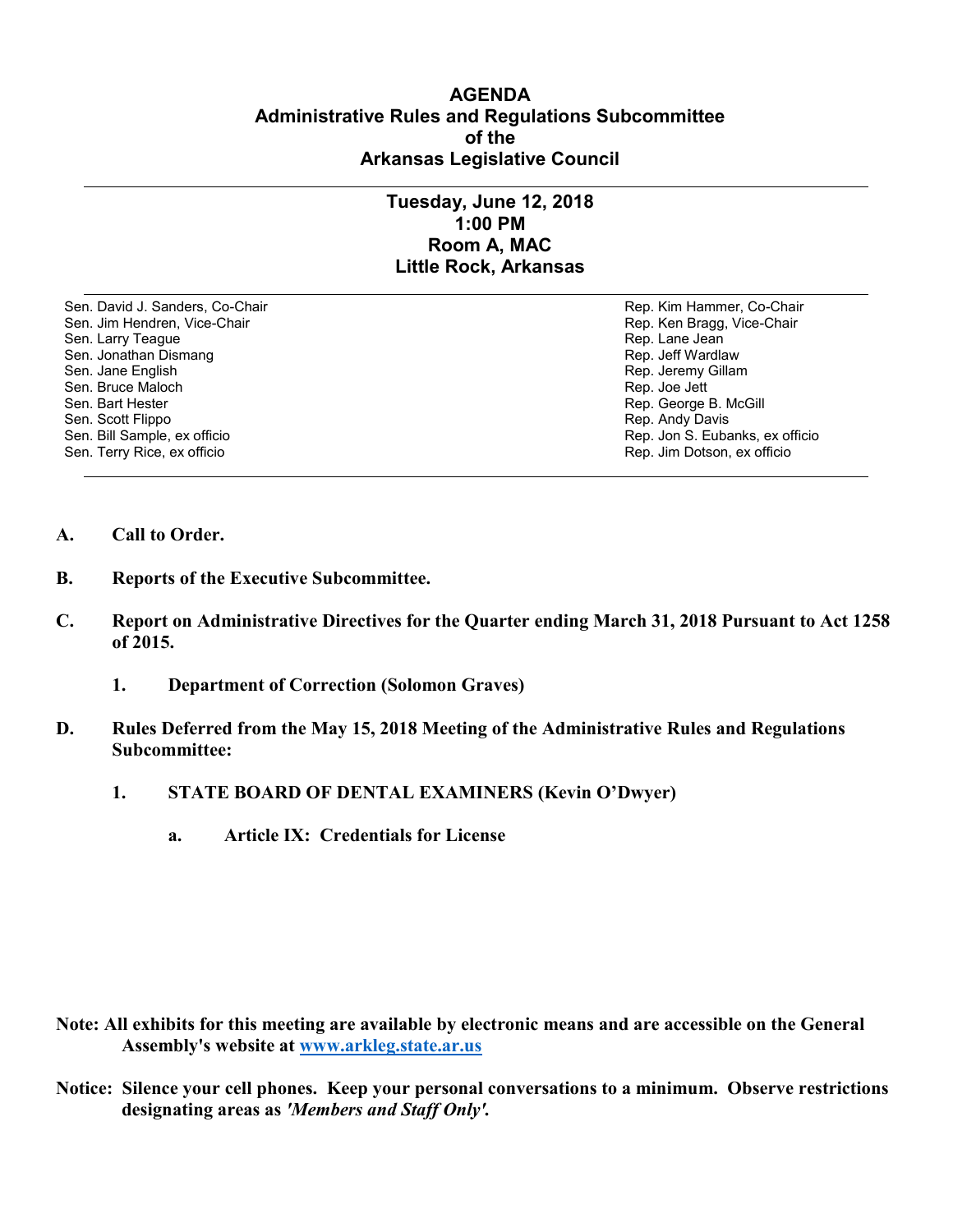- **E. Rules Filed Pursuant to Ark. Code Ann. § 10-3-309.**
	- **1. STATE BOARD OF DENTAL EXAMINERS (Kevin O'Dwyer)**
		- **a. Amendment to Article XX Mandating Prescribers Check the Prescription Drug Monitoring Program**
	- **2. ARKANSAS DEVELOPMENT FINANCE AUTHORITY (Andrew Branch and Ben Van Kleef)**
		- **a. National Housing Trust Fund Operations Manual**
		- **b. 2018 HOME Program Operations Manual**
	- **3. ARKANSAS ECONOMIC DEVELOPMENT COMMISSION Alexandra Johnston and Kurt Naumann, item a; Tom Chilton and Kurt Naumann, item b)**
		- **a. Community Assistance Grant Program**
		- **b. Funding Programs of the Division of Science and Technology of the AEDC at § 15-3-3101 et seq. Rules**
	- **4. DEPARTMENT OF EDUCATION (Mary Claire Hyatt, items a and b; Courtney Salas-Ford, items c and e; Jennifer Davis, item d; Jennifer Dedman, items f, g, and h)**
		- **a. How to Meet the Needs of Children with Dyslexia**
		- **b. Identifying and Governing the Arkansas Fiscal Assessment and Accountability Program**
		- **c. Special Education Procedural Requirements and Program Standards**
		- **d. Standards for Accreditation of Arkansas Public Schools and School Districts**
		- **e. Rules Governing Home Schools**
		- **f. Schools of Innovation**
		- **g. Implement the Braille and Large Print Textbook Appropriation**
		- **h. Diplomas for Veterans of WWII, Korea, and Vietnam**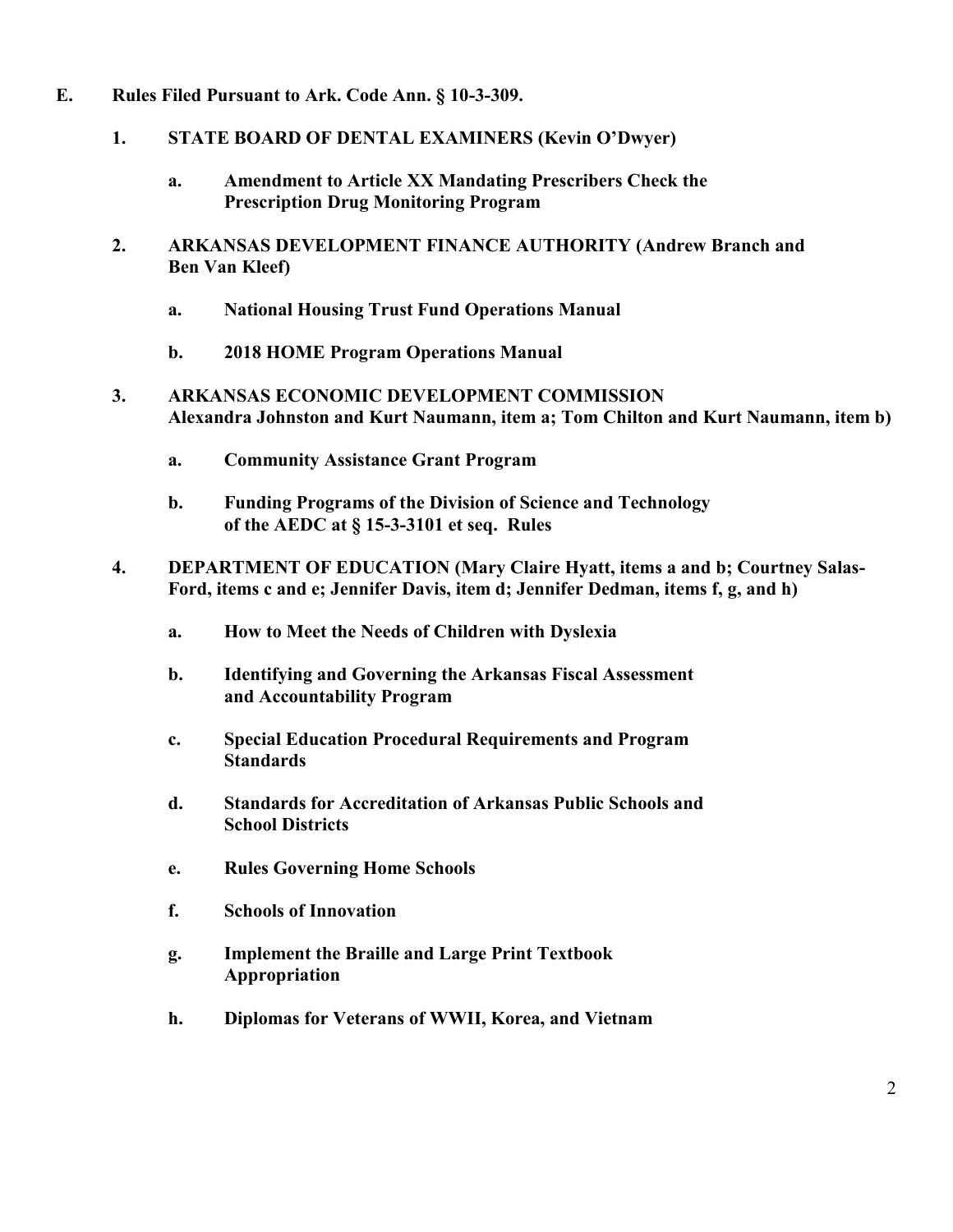- **5. STATE BOARD OF ELECTION COMMISSIONERS (Heather McKim)**
	- **a. Rules for the Annual School Election in Even Numbered Years**
- **6. DEPARTMENT OF HIGHER EDUCATION, FINANCIAL AID (Nicholas Fuller)**
	- **a. Arkansas Workforce Challenge Program**
	- **b. Arkansas Teacher Opportunity Program**
- **7. DEPARTMENT OF HUMAN SERVICES, CHILDREN AND FAMILY SERVICES (Christin Harper)**
	- **a. Services Accountability**
- **8. DEPARTMENT OF HUMAN SERVICES, COUNTY OPERATIONS (Kelley Linck)**
	- **a. Medical Services Policy Manual Section I-325, TEFRA Renewal**
- **9. DEPARTMENT OF HUMAN SERVICES, DEVELOPMENTAL DISABILITIES SERVICES (Melissa Stone)**
	- **a. Adult Developmental Day Treatment (ADDT) – New – 18; State Plan Amendment #2018-007; and DDS Standards for Certification and Monitoring for Center-based Community Services.**
	- **b. Therapy 1-18; Section V 3-18; and State Plan Amendment #2018- 008**
	- **c. Transportation 1-18 and State Plan Amendment #2018-009**
	- **d. Early Intervention Day Treatment – New – 18; State Plan Amendment #2018-004; and DDS Standards for Certification and Monitoring for Center-based Community Services**
- **10. DEPARTMENT OF HUMAN SERVICES, OFFICE OF CHIEF COUNSEL (Kelley Linck)**
	- **a. 1098 Appeals and Hearings Procedure**